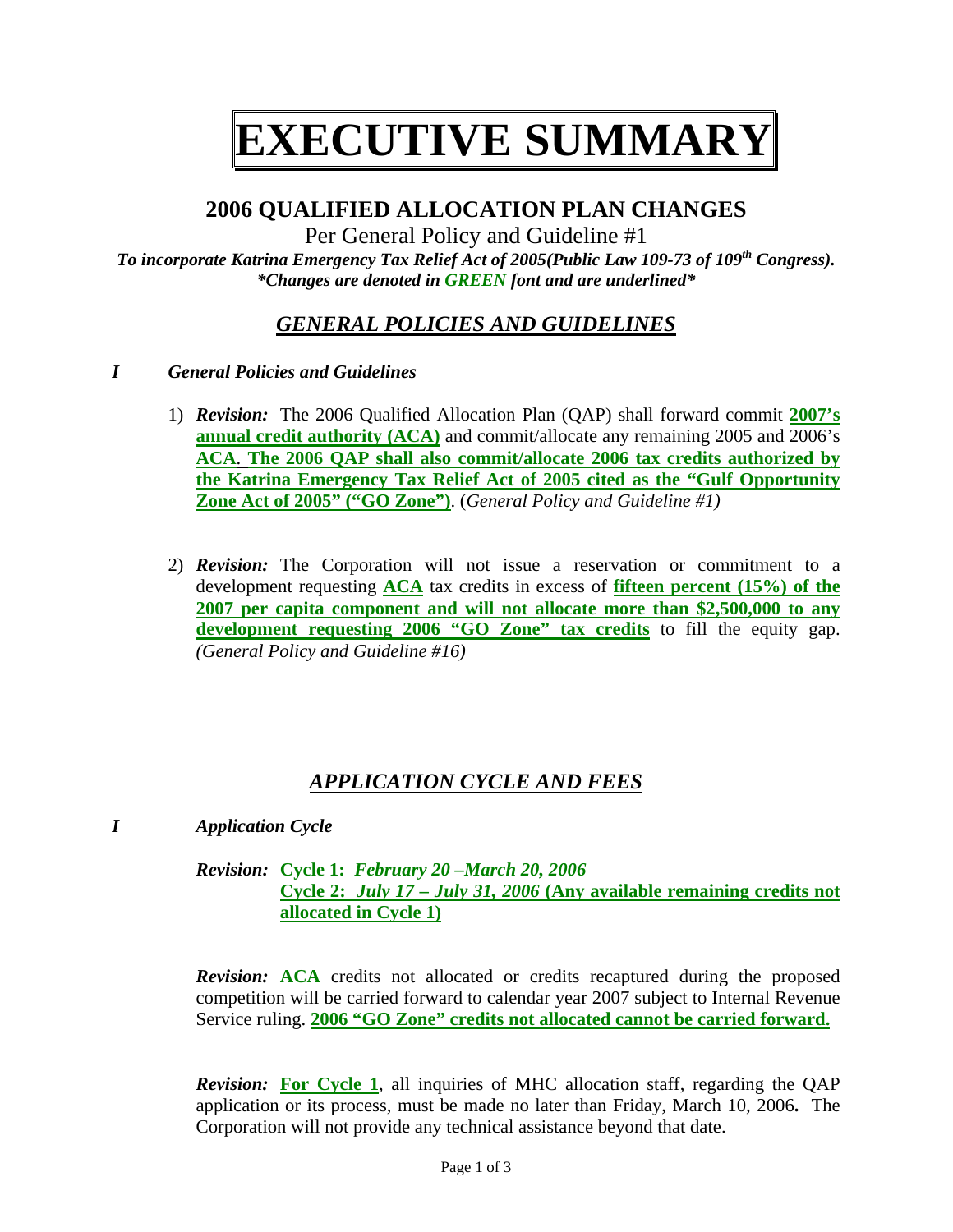**For Cycle 2, QAP technical assistance inquiries will be received by phone at (601) 718-4657, by fax at (601) 968-0205 or by e-mail at cycle.two@mshc.com beginning June 19, 2006 with the final date of technical assistance being Friday, July 21, 2006. The Corporation will not provide any technical assistance beyond that date.** 

## *SET-A-SIDES*

- 1) *Revision:* For 2006, the State of Mississippi will allocate **ACA tax** credits from **its estimated 2007 per capita credit authority,** unused credits from previous years, returned credits and national pool credits, if applicable. **The State of Mississippi will also allocate credits from its 2006 "GO Zone" tax credit authority**. **Applications within the "GO Zone" shall receive priority funding from the 2006 "GO Zone" tax credit authority over the ACA tax credits even if the original application request is within another defined set-aside of the QAP.**
- 2) *Revision:*

#### **Non-Profit Set-Aside**

Non-profit entities will have available for 2006, ten percent (10%) of **2007's estimated per capita ACA tax credit authority and ten percent (10%) of the "GO Zone"** tax credit allocation authority.

3) *Revision:*

## **Congressional Districts Set-Aside**

 The Corporation will set-aside for each of the state's four congressional districts five hundred thousand dollars (\$500,000) of **2007's** estimated credit authority with a maximum of three hundred fifty thousand dollars (\$350,000) per development.

4) *Revision:* 

## **Single Family Lease Purchase Set-Aside**

The Corporation will set aside forty percent (40%), after the reduction for the nonprofit and congressional district set-asides, of **2007's** total estimated **ACA** credit allocation authority, for single family lease purchase developments. The **remainder of 2007's** credit authority will be utilized for developments in the statewide set-aside. Single family lease purchase developments will only be eligible to compete in the single family lease purchase set-aside.